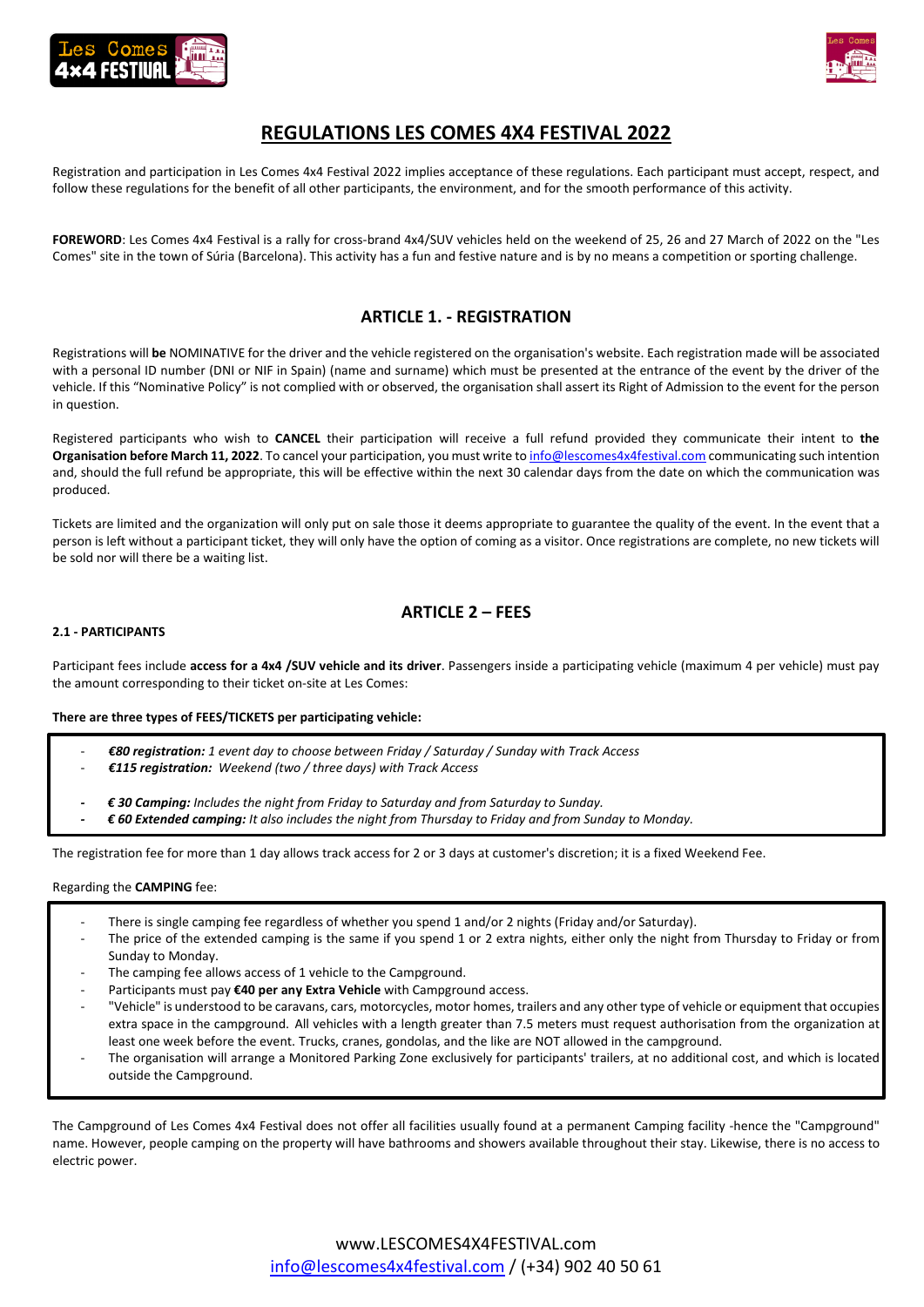



## **2.2 - VISITORS and PASSENGERS**

Passengers are understood to be the people inside participating vehicles except the driver (maximum 4 pax per vehicle.)

Visitors are understood to be the people with access to the Les Comes site and taking part in all event activities except those that require the use of a vehicle (4x4 paths and tracks). Visitors must leave their vehicle in a car park expressly enabled for them; only people in possession of a Handicapped Parking Card may park in a different area than the one indicated above.

Admission for visitors and passengers are only available in-situ at the premises of Les Comes. Catering services (restaurant, bar, drinks, etc.) are not included.

### **The rate schedule is as follows:**

- Adults and children over 10 years: € 10
- Children from 4 to 10 years old: € 5
- Children under 3 years old: Free

Visitor / companion tickets are personal and non-transferable. They are not allowed to be resold or transferred to other people.

In relation to the CAMPGROUND. Visitors can only spend the night (at a cost of €40 per vehicle) in the Campground, in the event that the same day of the event there is still space available, and that no other participants would like to take the place. The existence of availability remains at the sole discretion of the Organisation.

## **2.3 - IDENTIFICATION**

Each person who is inside the Les Comes site during the Les Comes 4x4 Festival event must wear the **BRACELET** provided by the Organisation.

The **BRACELET** must be worn correctly on the wrist. Broken bracelets, bracelets in hand, or that are not correctly placed will not be accepted. People failing to wear the bracelet or to provide a valid proof of payment for their Registration/Ticket must immediately pay the corresponding fee/ticket or leave the site of Les Comes and the Event. Said bracelet will give access to the facilities and activities of Les Comes 4x4 Festival under these Regulations for each type of Registration/Ticket, provided that the schedule and the programme provided by the Organisation are observed.

Each vehicle inside the Les Comes site during the Les Comes 4x4 Festival event must bear the **STICKER** that the Organisation has provided, and that varies depending on your activity of interest and location upon identification. As an example; Campground vehicles must have the corresponding Campground sticker.

Vehicles failing to bear the Sticker or to provide a valid proof of payment for their Registration/Ticket must immediately pay the corresponding fee/ticket or leave the grounds of Les Comes and the Event. Said Sticker will give access to the facilities and activities of Les Comes 4x4 Festival under these Regulations for each type of Registration/Ticket, provided that the schedule and the programme provided by the Organisation are observed.

## **ARTICLE 3.- VEHICLES**

**Registration and access in Participant mode (with** Tracks) to Les Comes 4x4 Festival is only allowed to those vehicles that meet the following requirements:

- **1. 4x4 or SUV vehicle.**
- **2. Validity of the traffic permit, ITV (UK's MOT equivalent) and the Compulsory Civil Liability Insurance.**

The following vehicle types are allowed in Les Comes 4x4 Festival **in Participant mode** (i.e. with Track Access): *motorcycle, Quad, ATV's or Buggies, Prototypes or Unregistered Vehicles that cannot legally circulate on public roads.* Any vehicles excluded from participation MAY still participate in the Exhibitions of Les Comes 4x4 Festival.

#### Participants who deem THEIR VEHICLE excluded should CONTACT the Organisation through the email [info@lescomes4x4festival.com.](mailto:info@lescomes4x4festival.com)

Participants must carry along the original vehicle documentation and driving license throughout the event. Participants failing to produce the documentation above upon the Organisation's request or failing to meet the requirements of these Regulations, may be refused their own and their vehicle's participation in Les Comes 4x4 Festival.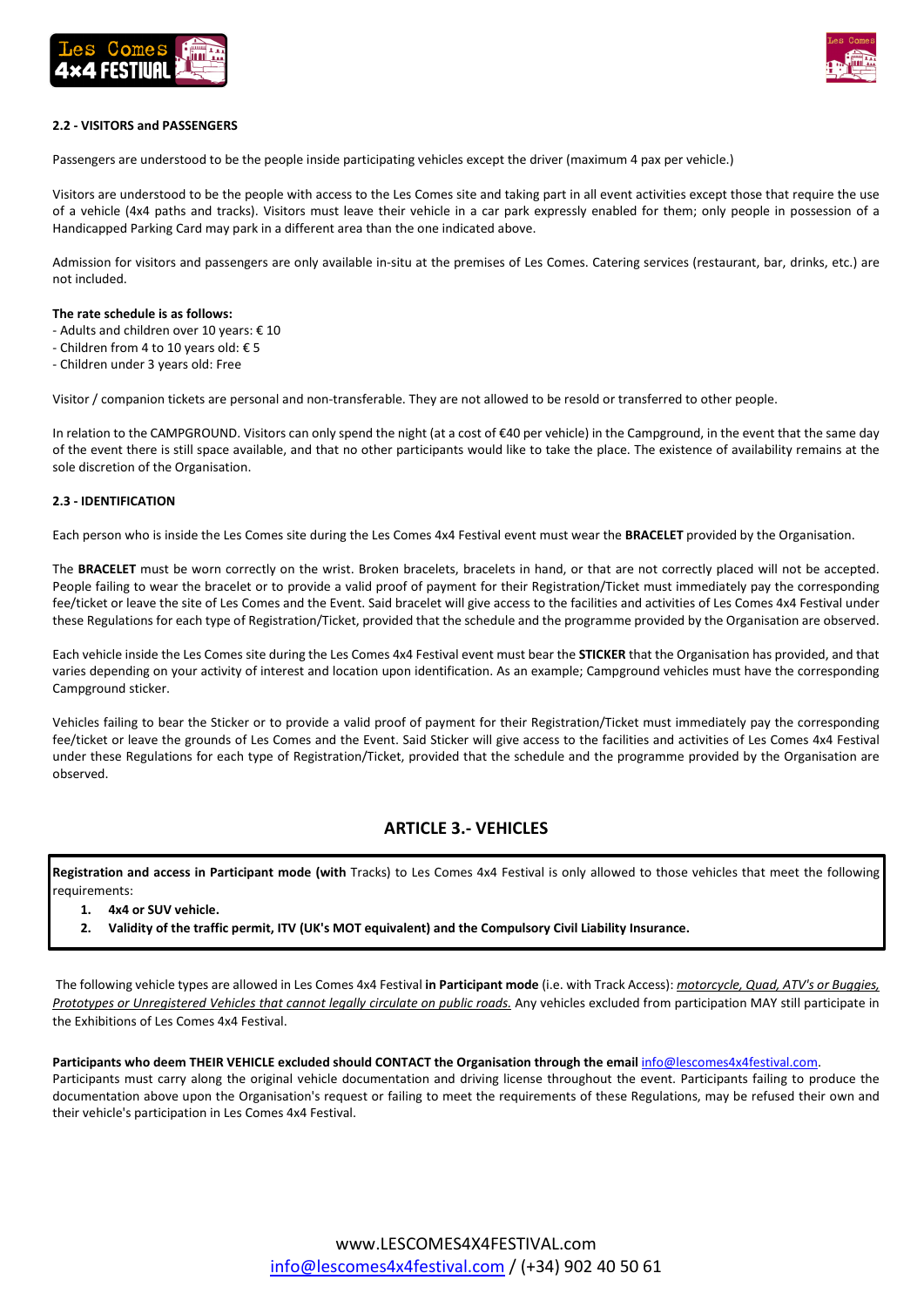



## **ARTICLE 4 - OBLIGATIONS OF PARTICIPANTS, PASSENGERS, AND VISITORS**

### **4.1 - GENERAL**

- Participants, visitors and passengers must accept and commit to observe and comply with the **REGULATIONS OF THE EVENT,** as well as the **SAFETY RULES, RISKS, AND CONSTRAINTS OF THE EVENT**, and the **ORGANISATION INSTRUCTIONS** communicated face-to-face or on suitably affixed posters, given that they are aware and voluntarily bear the risks of participating in some of the activities of Les Comes 4x4 Festival, both for their vehicle and its passengers.
- Adults accompanied by minors and having them participate voluntarily and freely in the Les Comes 4x4 Festival show and in additional recreational activities, bear the obligation **to prevent minors in their care from participating in dangerous activities or, should they do so, to take the necessary measures to minimize the risk**; in any case, minors must remain under their guardianship and responsibility in areas authorised for minors.
- Participants, visitors, and passengers may never be under the influence of alcohol or any drug when actively participating in the Les Comes 4x4 Festival show and in the complementary recreational activities, as this would hinder their physical/motor capacity to perform any activity and, particularly for driving, constitutes a breach of the Traffic Code.
- Participants, visitors, and passengers must always keep on a leash/monitor any accompanying **pets** which shall be under their responsibility at all times. Regarding dangerous animals, their owners or carers shall ensure that these wear the corresponding muzzle.
- It is absolutely **FORBIDDEN to dump any type of waste on the ground**; the organisation shall provide paper and waste bins throughout the event site; trash bags will also be provided upon request and, once used, must be stored at the corresponding location (enquire with the Organisation).
- It is absolutely **FORBIDDEN to light a fire anywhere on the site, throw cigarette butts, bottles, or to perform any other activity that involves a fire risk**. Any such activity, further to the actions that the Organisation decides to take concerning the person responsible therefor, shall be reported to the relevant authorities with the corresponding sanction. However, the use of portable coal barbecues or gas stoves shall be allowed.
- The **sale of products and/or services at** Les Comes 4x4 Festival is strictly **PROHIBITED**, except for those duly authorised by the Organisation.
- Each participant is responsible for complying with the rules established by the relevant government regarding the safety distance and the use of protective equipment (masks) to protect their health and that of all attendees of viral infections such as Covid- 19 and any other infection or contagious disease. You must always follow the instructions that the organization takes in this regard and comply with the corresponding posters.

#### **COVID-19 RESPONSIBLE STATEMENT:**

Anyone attending Les Comes 4x4 Festival, whether as a participant, visitor, companion, exhibitor, press, etc. accept and DECLARES that both he / she and his / her companions have NO symptoms of having Covid19 at the time of attending the event. If they have passed the disease, THEY DECLARE that they have passed the appropriate quarantine period. It also DECLARES that they have NOT been in contact with infected persons, nor have they travelled to risk areas, officially declared as such by the authorities, in the 14 days prior to the date of this document.

## **4.2 - TRACK DRIVING**

- Participants driving at the event will always do so under the **Traffic Code and following the signage** and instructions of the Organisation and, therefore, holding a valid driving license.
- The use of the seat belt will be mandatory for all vehicle passengers, both on roads and on the tracks of Les Comes.
- Participants do understand that, due to the nature of the different activities, they need to avail of some skill, use extreme caution and, therefore, take any measures necessary to avoid creating dangerous situations for the driver, the passengers, or other vehicles.

All routes are prepared, surveyed, and marked by the Organisation according to their difficulty level, being **the drivers' obligation to decide the difficulty level which they can safely handle with their vehicle and personal skills**. Some tracks have rocky terrain, so it is recommended to check tire pressure.

Track classification by difficulty level is based on topographic criteria, so drivers must bear in mind that weather or track conditions can increase the difficulty level.

- The route's lighting and signage must be respected at all times. Some of the sections may be two-way, so it will be necessary to take extra precautions.
- The **maximum speed** allowed on tracks is **20 mph (30 km/h).**

## www.LESCOMES4X4FESTIVAL.com [info@lescomes4x4festival.com](mailto:info@lescomes4x4festival.com) / (+34) 902 40 50 61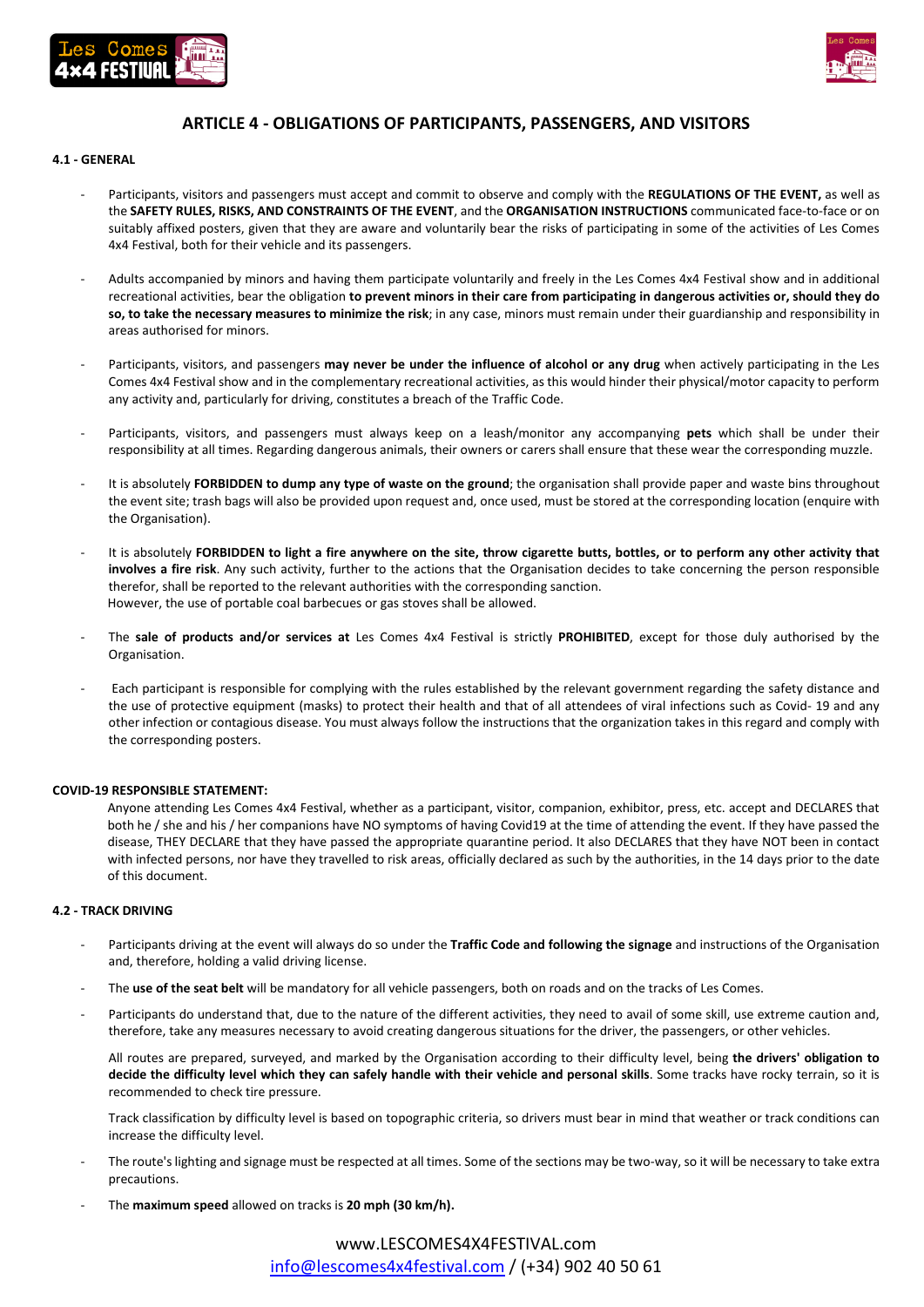



- Participants, visitors, and passengers MUST COMPLY with the following **PROHIBITIONS:** 
	- o **remove and/or change the direction of the arrows,**
	- o **open and / or close chains, gates or barbed wire fences enclosing an area,**
	- o **drive outside the marked tracks and/or cross country.**
	- o **pedestrian access to tracks,**
	- o **vehicle access to tracks after 18:30 on Friday and Saturday and 17:30 on Sunday, driving on tracks during the night.**

#### **4.3 - DRIVING INSIDE THE SITE**

- Driving vehicles, whether motorised or otherwise, inside the site is **PROHIBITED** (specifically in the Campground, the tracks, the parking lots, the Commercial Zone).

The above prohibition shall not apply to 4x4 vehicles participating in Les Comes 4x4 Festival (properly identified with the appropriate sticker), vehicles of Les Comes staff, and to other vehicles expressly authorised.

- In any case, the **maximum driving speed** inside the site will be **10 km/h** and driving is banned **after 22:00.**
- Drivers should drive with caution, keeping a cautious safety distance (15/20m or 50/65 feet) and always give way to pedestrians in the access areas, Campground and/or parking area.

#### **4.4 - CAMPGROUND**

- Participants, visitors, and passengers may only CAMP in the site areas specifically reserved for that purpose and referred to as "Campground", provided they meet the following **conditions and obligations**:
	- o Payment of the "campground" fee and a carrying of a suitable identification.
	- o Observance of the following **PROHIBITIONS**:
		- Reserve space in the campground for other participants.
		- The use of generators is not permitted after 23.00 hrs.
		- Any activity deemed disturbing by all campers (specifically the use of music devices)
		- Moving or walking animals without a leash or a muzzle in case of dangerous breeds, being the owner responsible for the breach.
		- Lighting barbecues or any type of fire, on the ground.
		- Littering, dumping waste or emptying chemical toilets is prohibited.
		- Washing any object other than a kitchen utensil in the dishwasher, and the use of sinks or showers for washing dishes.
- Participants, visitors, and passengers must respect the capacity limit of the Campground. The moment the Organisation communicates that the Campground is FULL through the official website or in-situ, no more participants or visitors will be accepted in this area and bookings will not be processed on the website or on-site at Les Comes on the day of the event or otherwise.

## **ARTICLE 5 - BREACH OF OBLIGATIONS AND RESPONSIBILITIES of PARTICIPANTS, PASSENGERS, AND VISITORS**

#### **5.1 - EXCLUSION**

**Failure to comply with any of the Obligations provided for in these Regulations** (Article 4) by the participants, visitors, and passengers of Les Comes 4x4 Festival, may lead to the immediate EXPULSION of the person in question from the Les Comes site. In particular, the Organisation reserves the right to definitively exclude any person from the Les Comes 4x4 Festival whose behaviour or conduct is detrimental to the orderly conduct of the rally, its Regulations, or its safety standards.

As an example, a **detriment to the proper functioning of the event will be understood** when a participant, visitor and/or passenger exhibits a behaviour that:

o can be construed by the Organisation as a dangerous and/or reckless attitude. By way of example, wearing clothing or symbols that incite violence, racism and xenophobia is deemed to be reckless behaviour.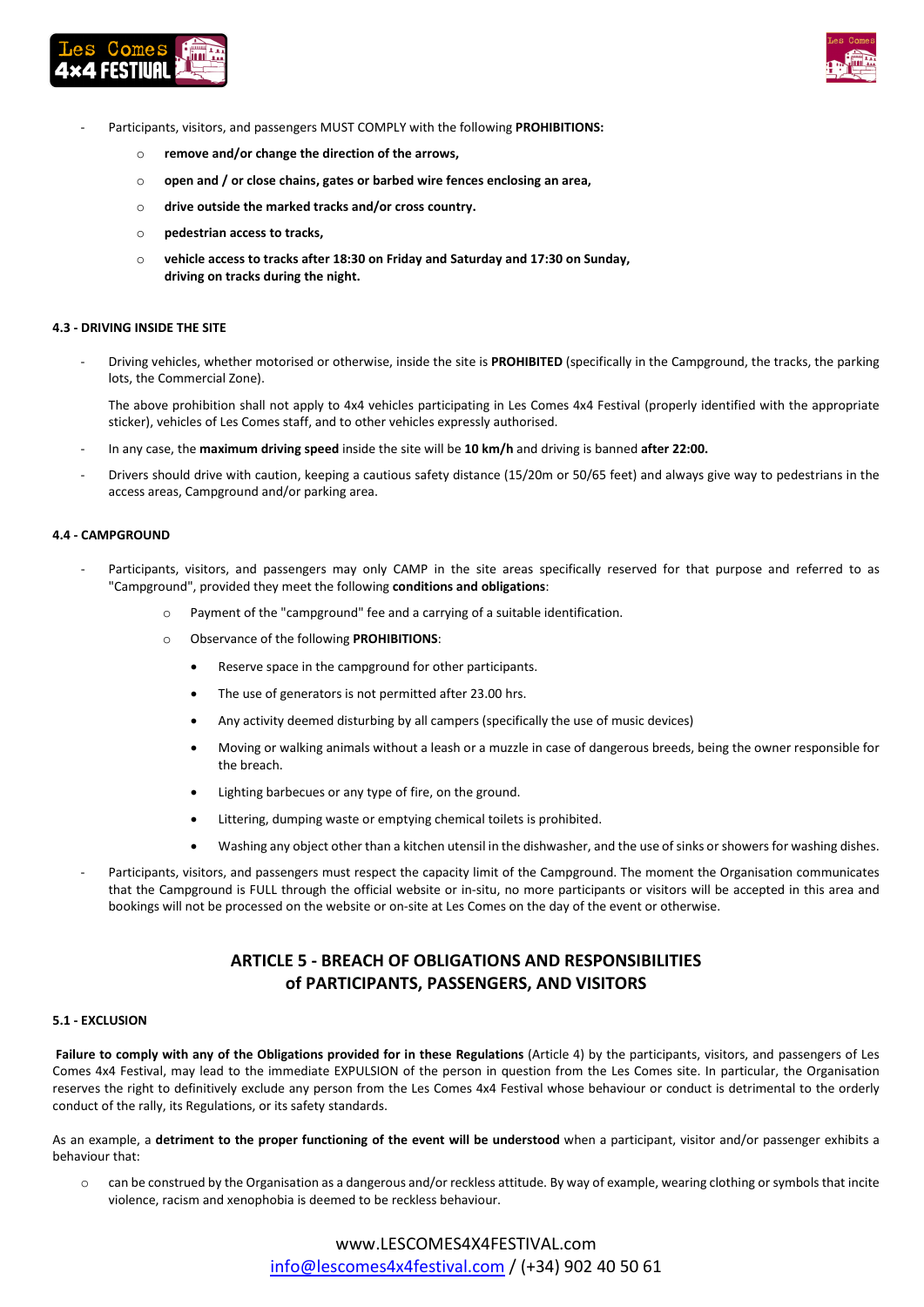



- $\circ$  can be construed by the Organisation as a violent and aggressive attitude towards other participants By way of example:
- o Non-compliance with the Regulations and its obligations.
- o Attempts to avoid the Controls and Requirements established by the Organisation to allow only the registration of vehicles with Documentation to prove the validity of the vehicle registration certificate, the ITV (UK's MOT) and the Compulsory Civil Liability Insurance.
- o It is contrary to the current Traffic Code, specifically respecting the breath analyser rate allowed for the use of a vehicle and respecting driving under the influence of other drugs.

The decision to assert the Right of Admission by the Organisation of Les Comes 4x4 Festival will under no circumstances breach the fundamental

rights of the excluded person because of race, sex, religion, sexual orientation or any improper reason, nor will it restrict access by placing people in conditions of inferiority, helplessness, or unfair treatment.

The Organisation shall have no obligation to refund the ticket amount, whether partially or completely, to the person who has been excluded from the event for the reasons set out herein.

## **5.2- RESPONSIBILITIES**

Participants, visitors and passengers of Les Comes 4x4 Festival will be responsible for the damages and / or defects that may be caused to the facilities due to their misuse or to the breach of the provisions herein; they will also be responsible for material damages caused by their vehicle throughout the event at the Les Comes site itself; they participate in Les Comes 4x4 Festival voluntarily under their responsibility and may not hold the Organisation responsible, whether before civil or criminal courts, for the legal actions that may arise from their participation in the event.

In the event of an **ACCIDENT** between two or more vehicles, this shall be handled in the customary manner under Spanish law, that is, those involved must complete an "amicable" accident report. In no event shall the organisation of Les Comes 4x4 Festival be held responsible for a traffic accident caused by a person bearing no relationship thereto, nor shall it be responsible for accidents, injuries, traffic violations, ecological crimes or encumbrances in general generated by attitudes or actions taken by participants, visitors, and passengers.

## **ARTICLE 6 - ORGANISER'S OBLIGATIONS AND RIGHTS**

#### **6.1- OBLIGATIONS RELATING TO PROTECTION AND ASSISTANCE**

- During the event, there will be presence of the Organisation's duly identified vehicles and personnel for the smooth running thereof.
- The Organisation will also install signposts, arrows and suitably identified volunteers at places it deems appropriate and/or possible.
- Local municipality police, the autonomous Catalan police and fire brigades will be informed and alerted in advance of the event.
- The Organisation shall have a Medical Service at "Les Comes" during the time of the opening and closing of the routes and tracks that will centralise and coordinate medical services for participants. This service will include doctors, nurses, ambulances, and a mobile hospital and first aid service.

Manresa General Hospital will be duly informed in advance of the celebration of the event with a letter outlining the event's schedules and contact person in case of an emergency.

- Due to the type of activity that will take place in this event, the Organisation warns of the risks to all participants/visitors, and especially to people who may have back problems, asthma and/or heart disease and women who are possibly pregnant. In other words, any participant/visitor carries out both physical activities and other activities under their own responsibility. In addition, participants/visitors who may have any allergies or a medical or food intolerance must inform the Medical Services before the event.
- At the Registration Tent, the participant/visitor will be given a safety information booklet for visitors by Promotor Les Comes Special Events, S.L., along with the waiver, in which are the basic emergency guidelines and a map of the site.

## **6.2- ACTIVITY INSURANCE**

"The company Promotor Les Comes Special Events S.L., as organizer of the event, has contracted a civil liability insurance No. 83450708 contracted with the insurance company AXXA SEGUROS GENERALES S.A."